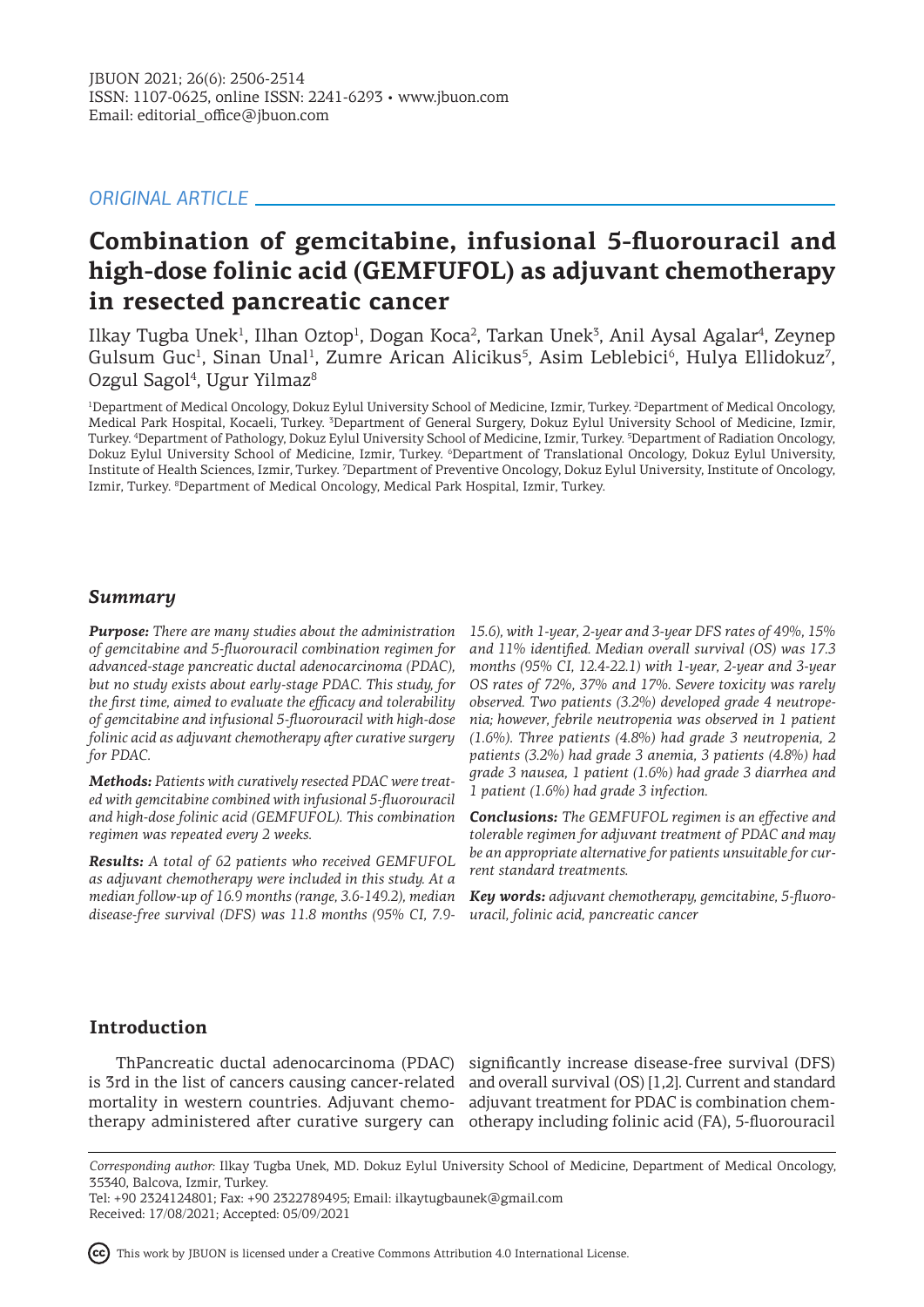(5-FU), irinotecan and oxaliplatin [FOLFIRINOX] for 6 months, while patients unsuit to this chemotherapy regimen receive combination chemotherapy including gemcitabine and capecitabine (Gem-Cap) for 6 months [1-4]. Adjuvant chemoradiation may be recommended to patients with microscopically positive margins (R1) and/or lymph node (LN) positive disease after completion of 4-6 months of systemic adjuvant chemotherapy [3,4].

Recently, in the multicenter, randomized PRODIGE 24/CCTG PA.6 study, 493 patients with resected PDAC, aged <80 years, and with Eastern Cooperative Oncology Group (ECOG) performance score of 0 or 1, were randomized into two groups as modified-FOLFIRINOX (mFOLFIRINOX) regimen and gemcitabine monotherapy. The results of the study identified median DFS as 21.6 months in the mFOLFIRINOX group and 12.8 months in the gemcitabine monotherapy group (p<0.001), while median OS was 54.4 months in the mFOLFIRINOX group and 35.0 months in the gemcitabine monotherapy group (p=0.003) [5]. Based on efficacy data for the GemCap combination regimen for advanced stage PDAC [6,7], the European Study Group for Pancreatic Cancer (ESPAC)-4 study randomized 730 patients with resected PDAC into two groups as GemCap combination regimen and gemcitabine monotherapy. The GemCap combination was identified to have longer median DFS (13.9 months vs. 13.1 months, p=0.082) and longer median OS (28.0 months vs. 25.5 months, p=0.032) compared to gemcitabine monotherapy [8]. In these studies, mFOLFIRINOX and GemCap combination regimes were shown to have superior survival outcomes compared to gemcitabine monotherapy and are recommended as the standard treatment for adjuvant therapy for PDAC. Patients unsuitable for these combination regimens or with ECOG performance score of 2, are recommended to receive singleagent gemcitabine or bolus 5-FU/FA [1-4]. Singleagent gemcitabine and bolus 5-FU/FA took their places in PDAC adjuvant therapy guidelines with the Charité Onkologie (CONKO)-001 study and the ESPAC-3 study, respectively [9,10].

As 5-FU and gemcitabine have synergistic effects and do not have overlapping toxicity profiles, the 5-FU and gemcitabine combination is included among ideal chemotherapy combination regimens [11-12]. There are many studies about administration of the gemcitabine and 5-FU combination regimen for advanced stage PDAC [13-19], but no study was found about early-stage PDAC. This study, for the first time, aimed to evaluate the efficacy and tolerability of gemcitabine combined with infusional 5-FU and high-dose FA (GEMFUFOL) as adjuvant chemotherapy after curative surgery for PDAC.

## **Methods**

#### *Patients and study design*

Between 2000-2019, a total of 62 patients who received GEMFUFOL as adjuvant chemotherapy after curative surgery for PDAC at the Medical Oncology Department of the Dokuz Eylul University Faculty of Medicine were included in this study. The medical records of these patients were retrospectively reviewed. Inclusion criteria for the study were ECOG performance score ≤2, age 18 years or older and sufficient hematological (leukocytes > 4000/ $\text{mm}^3$ , neutrophils > 1500/ $\text{mm}^3$ , platelets >100.000/ mm<sup>3</sup>, hemoglobin level ≥10 g/dL), renal (creatinine clearance >50 ml/min) and hepatic (serum total bilirubin level  $\leq$ 1.5 times the upper limit of the normal range) functions. Patients with macroscopic residue (R2 resection), tumour-node-metastasis (TNM) stage 4, previous history of chemotherapy and radiotherapy, symptomatic heart failure or coronary artery disease were excluded from the study. Pathologic stage of patients was updated according to the new staging system [American Joint Committee on Cancer (AJCC) TNM Staging of Pancreatic Cancer (8th ed., 2017)] by a pathologist, as the TNM staging for pancreatic cancer changed during the study period.

#### *Treatment regimen*

Each 2-week cycle consisted of gemcitabine  $1000 \,\mathrm{mg/m^2}$ , 30-min iv infusion on day 1, FA 200 mg/ m2 as 2-h iv infusion followed by 5-FU 400 mg/m2 iv bolus and 5-FU 600 mg/m2 continuous 22-h iv infusion on days 1 and 2 (first 8 patients) and gemcitabine 1250 mg/m2, 30-min iv infusion plus FA 400 mg/m2 as 2-h iv infusion followed by 5-FU 400 mg/m2 iv bolus on day 1 and 5-FU 2400 mg/m2 continuous 46-h iv infusion (next 54 patients). Routine prophylactic granulocytecolony stimulating factor (G-CSF) was not used. Postoperative 4-6 months of systemic adjuvant chemotherapy was planned. Patients considered to have indications underwent adjuvant chemoradiotherapy. Chemoradiotherapy consisted of 45 Gy of radiation at 1,8 Gy per day with concurrent infusion of 5-FU or gemcitabine. All patients were informed about the treatment and signed the informed consent form.

#### *Assessment of efficacy and toxicity*

DFS was defined as the period from the date of initial chemotherapy to the date of disease recurrence, while OS was defined as the period from the date of initial chemotherapy to the patient's last visit or date of death. At the beginning of each cycle, the status of patients was assessed by means of a review of systems, physical examination, complete blood counts, and serum biochemical tests.

Imaging studies were documented by computed tomography at baseline and every 3 months. Adverse events were graded according to the National Cancer Institute Common Terminology Criteria for Adverse Events, version 3.0.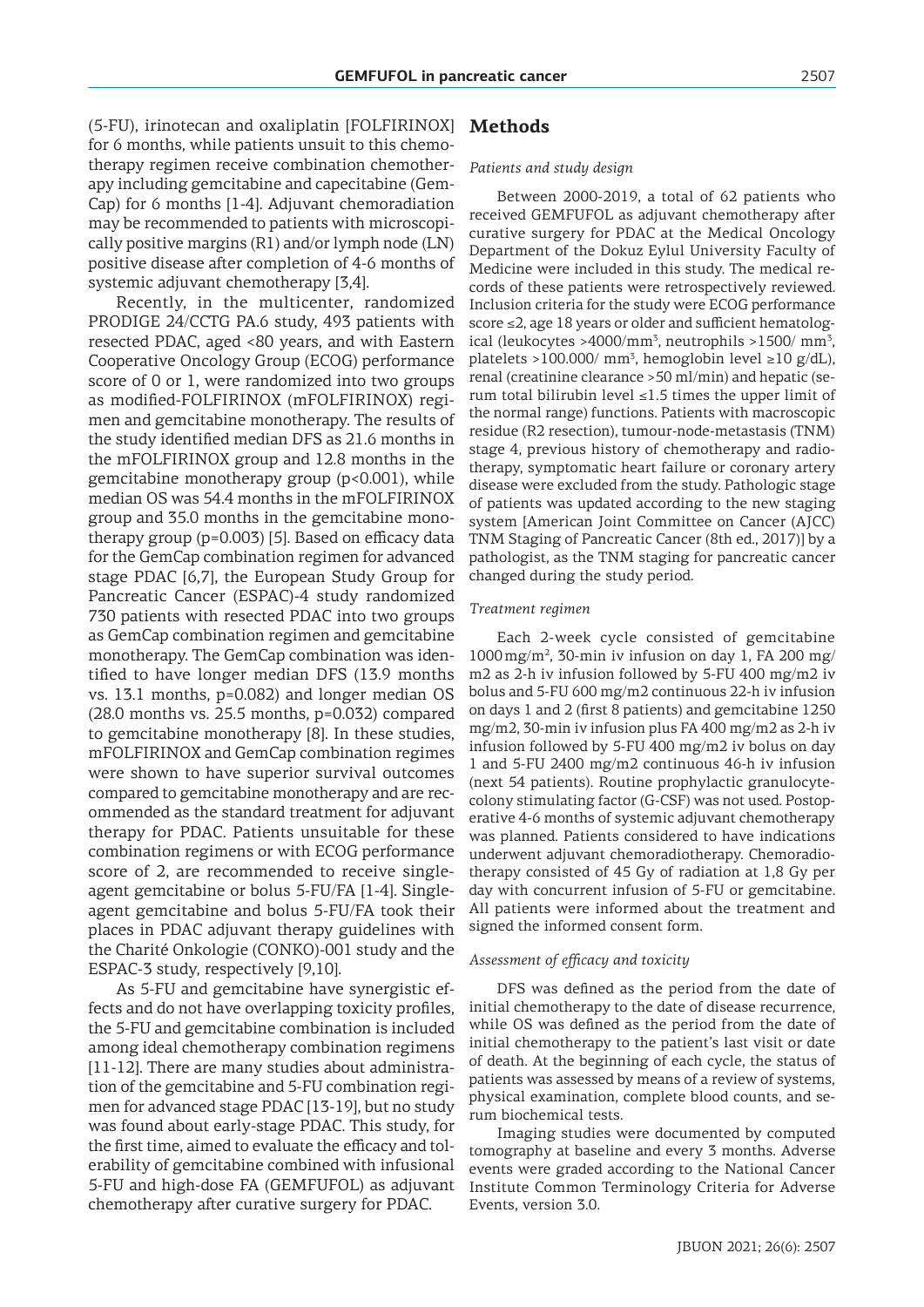### *Statistics*

Statistical analyses were carried out using the SPSS 22.0 software. The patient survival was evaluated by the Kaplan-Meier method. P values<0.05 was considered to indicate statistical significance. Multivariate analysis was made using Cox regression analysis.

## **Results**

#### *Patients*

The study included 62 patients who received GEMFUFOL as adjuvant chemotherapy after curative surgery for PDAC. The demographic and disease characteristics of the patients at baseline are shown in Table 1. Of the patients, 58.1% were male and median age was 60.5 years (range, 29-75). Among the most commonly observed comorbidities were 32.3% diabetes mellitus and 22.6% hypertension. Forty-eight patients (77.4%) had good performance status (ECOG 0-1), while the remaining 14 patients (22.6%) had low performance status (ECOG 2). Primary tumor was localized to the head of the pancreas in 88.7% of the patients. Pancreaticoduodenectomy (Whipple) was performed in 80.6% of the patients. Six patients (9.7%) had distal pancreaticoduodenectomy and 6 patients (9.7%) had total pancreaticoduodenectomy. Median tumour diameter was identified as 3.3 cm (range, 0.7-9.0). In 87.1% of the patients, tumour was >2 cm and 82.3% had at least 1 lymph-node (LN) metastasis. Twenty-nine patients (46.8%) had an R1 status defined by microscopic tumour cells within 1 mm of the resection margin. Of the patients, 41.9% had stage 2B and nearly half (43.6%) had stage 3. In 95.2% of the patients there was perineural invasion, 83.9% had LN invasion and 74.2% had vascular invasion identified.

#### *Treatment delivery*

Five hundred and twelve cycles of chemotherapy were administered with a median of 8 cycles ranging from 2 to 12 cycles. Fourty-four (70.9%) patients were also treated with concurrent chemoradiotherapy. The proportion completing the planned treatment was 66.1%. Of the 21 patients who did not complete treatment, 19 stopped due to disease progression (90.5%) and 2 due to grade 3-4 toxicity (9.5%).

#### *Efficacy and survival*

The median follow-up time was 16.9 months (range, 3.6-149.2). During follow-up, 49 patients (79%) developed local recurrence and/or distant metastasis. Of the patients with recurrence, 57.1% had recurrence in the lymph nodes, 42.9% in the

#### **Table 1.** Baseline characteristics of patients

| Characteristics                                           | n(%)          |
|-----------------------------------------------------------|---------------|
| Gender                                                    |               |
| Male                                                      | 36(58.1)      |
| Female                                                    | 26 (41.9)     |
| Age, median (range)                                       | $60.5(29-75)$ |
| Comorbidity                                               |               |
| DM                                                        | 20 (32.3)     |
| HT                                                        | 14 (22.6)     |
| Others                                                    | 8(12.9)       |
| ECOG* performance score                                   |               |
| $0 - 1$                                                   | 48 (77.4)     |
| 2                                                         | 14 (22.6)     |
| Surgery                                                   |               |
| Pancreaticoduodenectomy (Whipple)                         | 50 (80.6)     |
| Distal pancreatectomy                                     | 6(9.7)        |
| Total pancreaticoduodenectomy                             | 6(9.7)        |
| Maximum tumor diameter (cm), median (range) 3.3 (0.7-9.0) |               |
| Tumour in greatest dimension (cm)                         |               |
| Tumour $\leq$ 2                                           | 8(12.9)       |
| Tumour >2 cm and $\leq 4$                                 | 40 (64.5)     |
| Tumour >4                                                 | 14 (22.6)     |
| Invasion to major vascular structure (T4)                 | 4(6.5)        |
| Lymph node (LN) involvement                               |               |
| LN negative                                               | 11(17.7)      |
| 1-3 LN positive                                           | 29 (46.8)     |
| $\geq 4$ LN positive                                      | 22 (35.5)     |
| Stage <sup>+</sup>                                        |               |
| 1A (T1N0)                                                 | 3(4.8)        |
| 1B (T2N0)                                                 | 5(8.1)        |
| 2A (T3N0)                                                 | 1(1.6)        |
| 2B (T1-3,N1)                                              | 26 (41.9)     |
| 3 (T1-3, N2) (T4, Any N)                                  | 27 (43.6)     |
| Site of tumour                                            |               |
| Head of pancreas                                          | 55 (88.7)     |
| Body/tail of pancreas                                     | 7(11.3)       |
| Histologic differentiation                                |               |
| Well differentiated                                       | 33 (53.2)     |
| Moderately differentiated                                 | 24 (38.7)     |
| Poorly differentiated                                     | 5(8.1)        |
| Surgical margin                                           |               |
| Negative (R0)                                             | 33 (53.2)     |
| Positive (R1)                                             | 29 (46.8)     |
| Perineural invasion                                       | 59 (95.2)     |
| Lymphatic invasion                                        | 52 (83.9)     |
| Vascular invasion                                         | 46 (74.2)     |

\*Eastern Cooperative Oncology Group, † Stages according to the American Joint Committee on Cancer (AJCC) TNM Staging of Pancreatic Cancer (8th ed., 2017).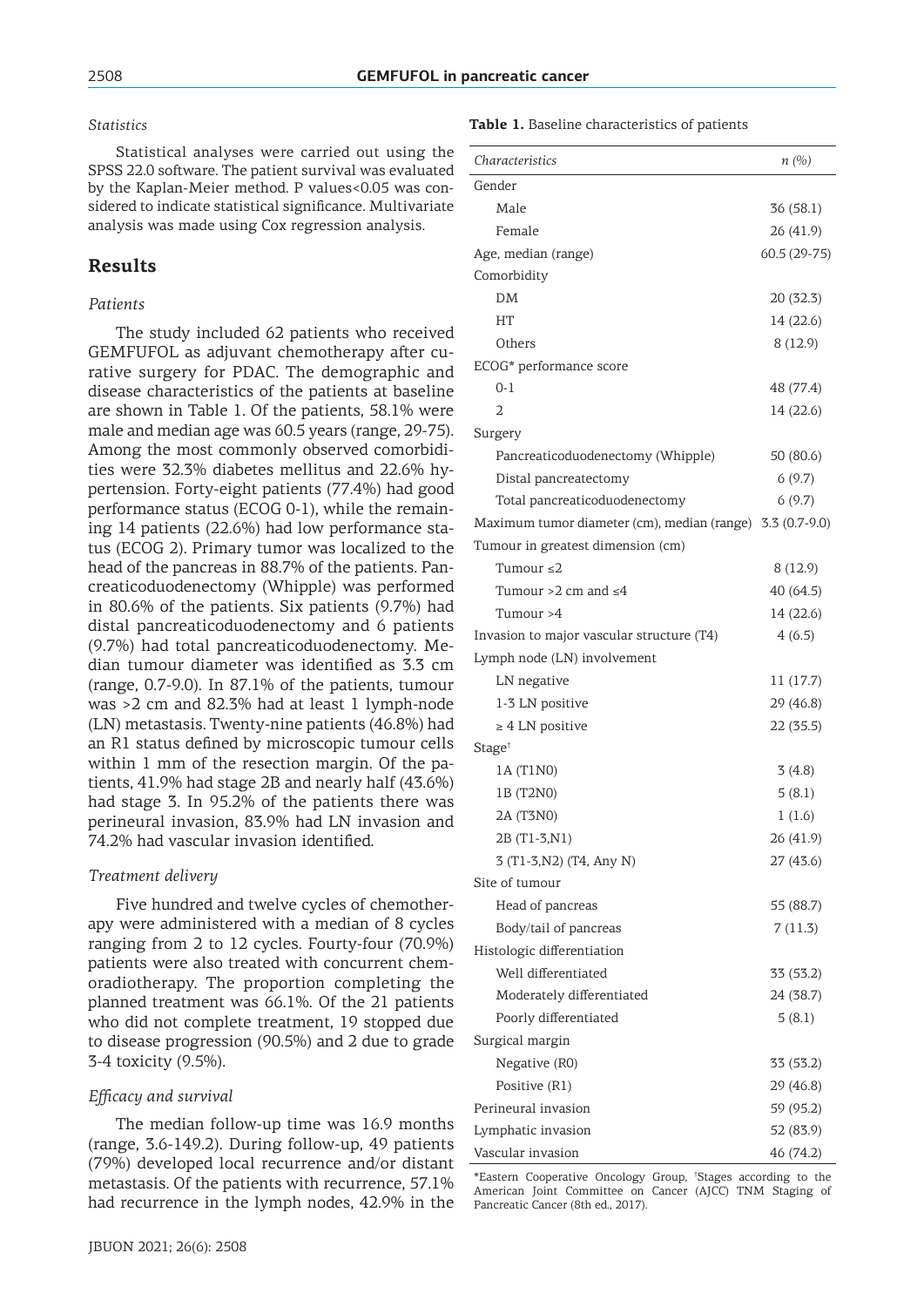liver, 34.7% in the peritoneum, 32.7% in the lungs and 30.6% had local recurrence. In 36 of the 49 patients with recurrence (73.5%), palliative chemotherapy was applied. At the end of the study, 7 patients were alive and 6 of them were disease-free.

Median DFS was 11.8 months (95% CI, 7.9- 15.6), with 1-year, 2-year and 3-year DFS rates of 49%, 15% and 11% (Figure 1). Median OS was

17.3 months (95% CI, 12.4-22.1) with 1-year, 2-year 3 cases (p=0.045). In patients with well-differentiand 3-year OS rates of 72%, 37% and 17% (Figure 2). Table 2 shows univariate analysis of clinical and pathologic factors for OS. In patients with ECOG performance score 0-1, median OS was 22.6 months, while in patients with ECOG performance score 2, median OS was 8.1 months, (p<0.001). Median OS was 21.5 months for stage 1 cases, 22.6 months for stage 2 cases and 15.9 months for stage

**Table 2.** Univariate analysis for overall survival

| Parameters                       | Median OS (months) | 95% Confidence interval (CI) | Log-rank p value |
|----------------------------------|--------------------|------------------------------|------------------|
| Gender                           |                    |                              | 0.699            |
| Male                             | 17.6               | 12.32-22.88                  |                  |
| Female                           | 16.2               | 13.78-18.69                  |                  |
| Age, years                       |                    |                              | 0.314            |
| <60                              | 16.5               | 5.27-27.66                   |                  |
| $\geq 60$                        | 17.3               | 15.18-19.35                  |                  |
| Comorbidity                      |                    |                              | 0.242            |
| Absent                           | 16.5               | 8.69-24.24                   |                  |
| Present                          | 17.3               | 11.63-22.91                  |                  |
| ECOG* performance score          |                    |                              | < 0.001          |
| $0 - 1$                          | 22.6               | 17.02-28.25                  |                  |
| $\overline{2}$                   | 8.1                | 4.07-12.13                   |                  |
| Tumour in greatest dimension, cm |                    |                              | 0.444            |
| Tumour $\leq 2$                  | 24.2               | 7.97-40.50                   |                  |
| Tumour > 2 cm and $\leq 4$       | 19.1               | 15.14-23.13                  |                  |
| Tumour >4                        | 15.7               | 11.58-19.89                  |                  |
| Lymph node (LN) involvement      |                    |                              | 0.177            |
| LN negative                      | 15.7               | 5.27-26.20                   |                  |
| 1-3 LN positive                  | 22.6               | 18.55-26.72                  |                  |
| $\geq 4$ LN positive             | 13.7               | 9.11-18.23                   |                  |
| Stage <sup>†</sup>               |                    |                              | 0.045            |
| $\mathbf{1}$                     | 21.5               | 5.11-37.82                   |                  |
| $\overline{2}$                   | 22.6               | 16.29-28.98                  |                  |
| 3                                | 15.9               | 10.68-21.19                  |                  |
| Histologic differentiation       |                    |                              | 0.040            |
| Well differentiated              | 24.2               | 17.73-30.74                  |                  |
| Moderately/Poorly differentiated | 13.7               | 8.75-18.59                   |                  |
| Surgical margin                  |                    |                              | 0.82             |
| Negative (R0)                    | 16.2               | 12.60-19.87                  |                  |
| Positive (R1)                    | 17.6               | 11.77-23.43                  |                  |
| Lymph node (LN) invasion         |                    |                              | 0.340            |
| Negative                         | 21.5               | 9.07-33.86                   |                  |
| Positive                         | 17.2               | 15.41-19.06                  |                  |
| Vascular invasion                |                    |                              | 0.507            |
| Negative                         | 21.5               | 6.80-36.13                   |                  |
| Positive                         | 17.2               | 15.45-19.01                  |                  |

\*Eastern Cooperative Oncology Group, † Stages according to the American Joint Committee on Cancer (AJCC) TNM Staging of Pancreatic Cancer (8th ed., 2017). Bold numbers denote statistical significance.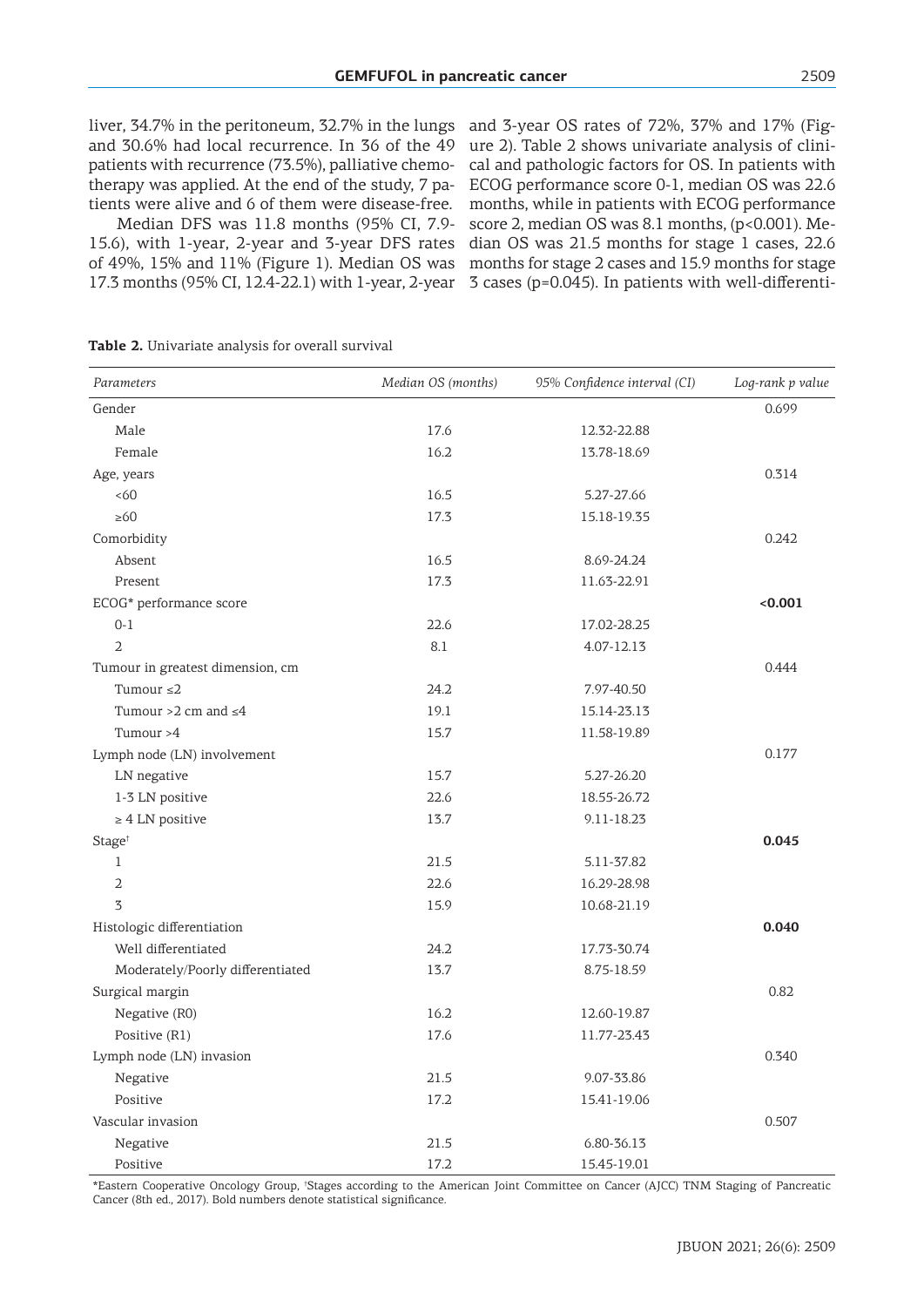



**Figure 1.** Disease-free survival of all patients. **Figure 2.** Overall survival of all patients.

| Table 3. Multivariate analysis for overall survival |
|-----------------------------------------------------|
|-----------------------------------------------------|

| Parameters                 | $Coefficient \beta$ | SЕ    | p value | Odds ratio | 95% CI          |
|----------------------------|---------------------|-------|---------|------------|-----------------|
| ECOG* performance score    | 1.493               | 0.422 | < 0.001 | 4.452      | 1.948-10.172    |
| Stage                      | 1.129               | 0.567 | 0.046   | 3.094      | $1.019 - 9.395$ |
| Histologic differentiation | 0.925               | 0.326 | 0.005   | 2.522      | 1.330-4.782     |

\*Eastern Cooperative Oncology Group

|  |  | <b>Table 4.</b> Toxicities associated with chemotherapy |  |  |  |
|--|--|---------------------------------------------------------|--|--|--|
|--|--|---------------------------------------------------------|--|--|--|

| Toxicity         | Grades                            |                                     |  |
|------------------|-----------------------------------|-------------------------------------|--|
|                  | Grade I-II<br>$n\llap{$\otimes$}$ | Grade III-IV<br>$n\llap{$\otimes$}$ |  |
| Anemia           | 30 (48.4)                         | 2(3.2)                              |  |
| Neutropenia      | 15(24.2)                          | 5(8.1)                              |  |
| Thrombocytopenia | 6(9.7)                            |                                     |  |
| Nausea/vomiting  | 11(17.7)                          | 3(4.8)                              |  |
| Diarrhea         | 6(9.7)                            | 1(1.6)                              |  |
| Constipation     | 2(3.2)                            |                                     |  |
| Oral mucositis   | 2(3.2)                            |                                     |  |
| Infection        | 13 (20.9)                         | 1(1.6)                              |  |
| Hepatic          | 9(14.5)                           |                                     |  |
| Renal            | 2(3.2)                            |                                     |  |
| Skin             | 4(6.5)                            |                                     |  |

ated tumour, median OS was 24.2 months, while, in patients with moderately/poorly differentiated tumour, median OS was 13.7 months, (p=0.040). By multivariate analysis, ECOG performance score, tumour stage, and histologic differentiation were found to be independently associated with OS (p<0.05, Table 3).

#### *Toxicity*

Severe toxicity was rarely observed after adjuvant chemotherapy was administered to patients. Two patients (3.2%) developed grade 4 neutropenia; however, febrile neutropenia was observed in 1 patient (1.6%). Three patients (4.8%) had grade 3 neutropenia, 2 patients (3.2%) had grade 3 anemia, 3 patients (4.8%) had grade 3 nausea, 1 patient (1.6%) had grade 3 diarrhea and 1 patient (1.6%) had grade 3 infection. Due to grade 3-4 toxicity, 5 patients (8.1%) had dose reduction of all drugs by 25%. Chemotherapy-associated toxicities are shown in Table 4.

## **Discussion**

This retrospective study evaluated the efficacy and tolerability of the GEMFUFOL regimen as adjuvant chemotherapy in 62 patients with resected PDAC for the first time in the literature. In our study, median DFS was 11.8 months, while median OS was 17.3 months. This chemotherapy regimen was well tolerated and identified to have low rates of toxicity.

Considering that the longest survival to date for patients with resected PDAC was obtained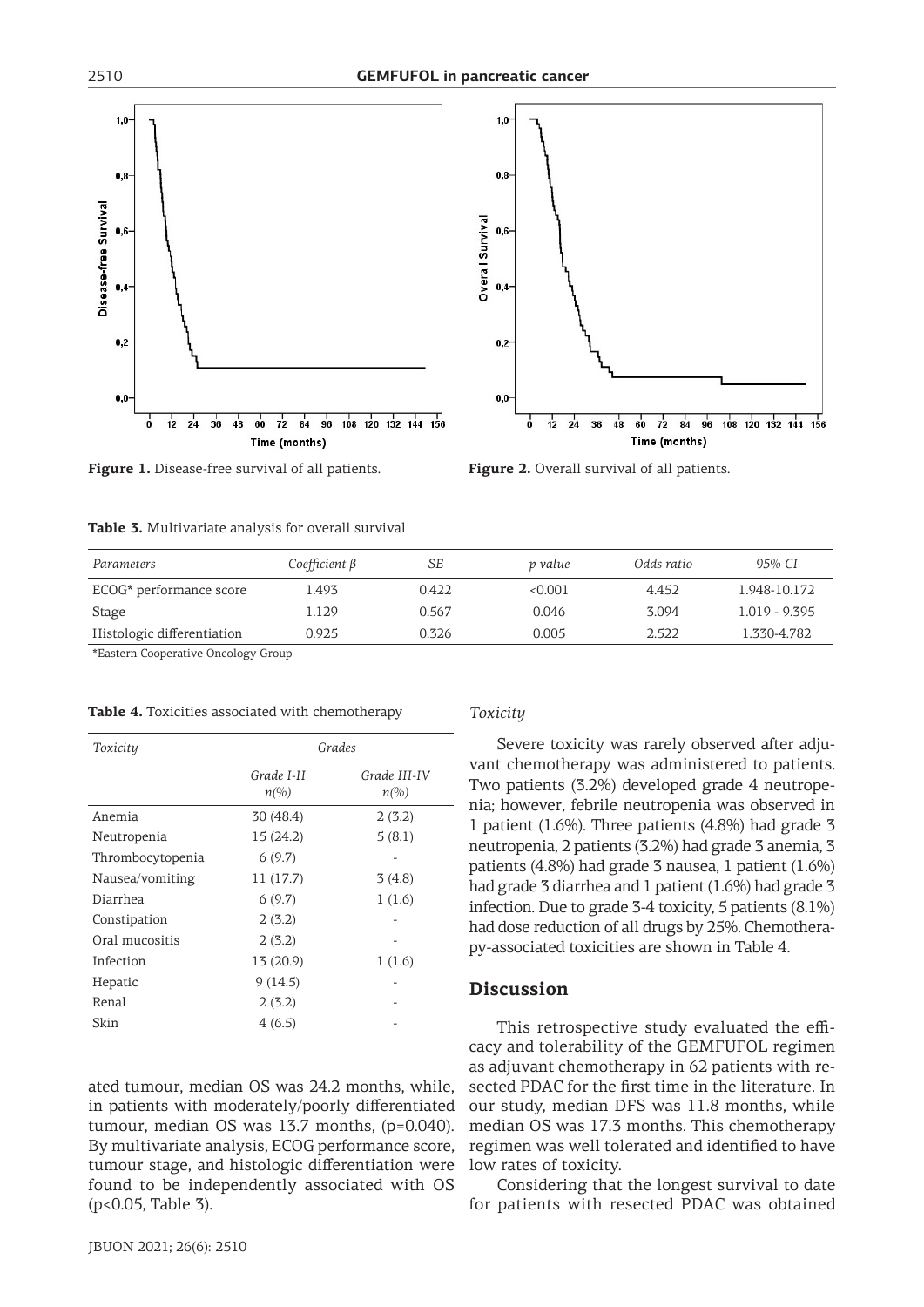with the mFOLFIRINOX regimen, this regimen should be administered to all appropriate patients. However, in order to administer mFOLFIRINOX, patients should have good performance status level, and no history of chronic diarrhea, diabetic polyneuropathy or severe heart disease [1,2]. For patients aged >70 years median DFS did not reach statistically significant difference between the mFOLFIRINOX and the gemcitabine [5], and therefore it is considered that administration of the mFOLFIRINOX regimen is more appropriate for patients <70 years of age. Long survival was obtained with the mFOLFIRINOX regimen; however, the majority of patients (75.9%) were observed to have grade 3-4 toxicity [5].

In the ESPAC-4 study, the GemCap combination group had median DFS of 13.9 months, while in the CONKO-001 study the gemcitabine group had 13.4 months DFS and in the ESPAC-3 study the bolus 5-FU/FA group had 14.1 months DFS. In our study, the median DFS was close to the median DFS in these phase 3 randomized studies [8-10]. In the GemCap combination, singleagent gemcitabine and bolus 5-FU/FA for adjuvant treatment of PDAC had similar median DFS, but different toxicity profiles [8-10]. The ESPAC-4 study showed more common grade 3-4 neutropenia (38% vs. 24%, p=0.0001), diarrhea (5% vs. 2%, p=0.008) and hand-foot syndrome (7% vs.0%, p<0.0001) for GemCap combination compared to the single-agent gemcitabine [8]. In the ESPAC-3 study, the bolus 5-FU/FA group had more frequent grade 3-4 stomatitis  $(10\% \text{ vs. } 0\%, \text{ p} \le 0.001)$  and diarrhea (13% vs. 2%, p≤0.001) compared to the gemcitabine group [10]. As it is less toxic than bolus 5-FU/FA administration, single-agent gemcitabine was chosen for adjuvant treatment of PDAC until the publication of the ESPAC-4 study results.

For colorectal cancer patients, the once every 14-day "de Gramont regimen" showed lower toxicity compared to bolus 5-FU/FA regimen and allowed the possibility to administer 2-fold higher 5-FU dose and obtain increased response rates [20,21]. Leukopenia, diarrhea and stomatitis observed with bolus 5-FU/FA administration were observed at lower rates with the "de Gramont regimen" [21]. Similarly, in our study with gemcitabine administered combined with "de Gramont regimen" once every 14 days, grade 3-4 leukopenia (8.1%), diarrhea (1.6%) and anemia (3.2%) were rarely observed, with grade 3-4 stomatitis not reported (Table 4).

Great advances have been recorded for adjuvant treatment of PDAC in the last 10 years. Median OS in phase 3 randomized adjuvant chemotherapy studies was reported as 22.8 months with G-CSF prophylaxis becomes important. With si-

single-agent gemcitabine in the 2007 CONKO-001 study, 23.0 months with bolus 5-FU/FA in the 2010 ESPAC-3 study, 28.0 months with the Gem-Cap combination in the 2017 ESPAC-4 study and 54.4 months with the mFOLFIRINOX combination in the 2018 PRODIGE24/CCTGPA.6 study [5,8- 10]. In our study, median OS was shorter than the median OS reported in phase 3 randomized studies evaluating adjuvant treatment for PDAC. However, a retrospective study evaluating 472 patients with resected PDAC and periampullary adenocarcinoma with adjuvant chemotherapy and/ or chemoradiotherapy administered from 2003- 2013 in Turkey reported median DFS 12 months and median OS 19 months, similar to our study [22]. In our study, administering the GEMFU-FOL regimen from 2000 to 2019, it is considered that our survival results might be affected due to 26.5% of patients developing recurrence, not having palliative chemotherapy administered, the lack of effective chemotherapy regimens for metastatic disease before 2010 (FOLFIRINOX, Nab-paclitaxel+gemcitabine) [23,24], advances in treatment applications (surgery, radiotherapy, palliative treatment, etc.) through the years, and the high percentage of patients (22.6%) with ECOG performance score 2.

In a study of adjuvant gemcitabine, administered once every 14 days as in our study but as a single-agent, median DFS was 12.5 months, with median OS 20.2 months with nearly all patients (93%) administered gemcitabine completing the planned treatment [25]. This study which was conducted by Toyama et al identified similar median DFS and OS in patients administered the standard weekly gemcitabine in the CONKO-001 study. In the CONKO-001 study, considering only 62% of patients administered gemcitabine completed treatment, administration of gemcitabine once every two weeks is considered to be as effective and more tolerable than weekly gemcitabine administration. Similar to the CONKO-001 study, in the ESPAC-4 study only 65% of those receiving single-agent gemcitabine and 54% of those receiving GemCap completed treatment [8]. In our study, 66.1% of patients completed the planned treatment. Of the 21 patients who did not complete treatment, 19 stopped due to disease progression (90.5%) and 2 due to grade 3-4 toxicity  $(9.5\%)$ .

The chemotherapy dose intensity and cumulative dose in adjuvant treatment for PDAC are associated with survival [26-28]. As a result, in terms of leukopenia/neutropenia requiring reduced/delayed/cancelled chemotherapy doses,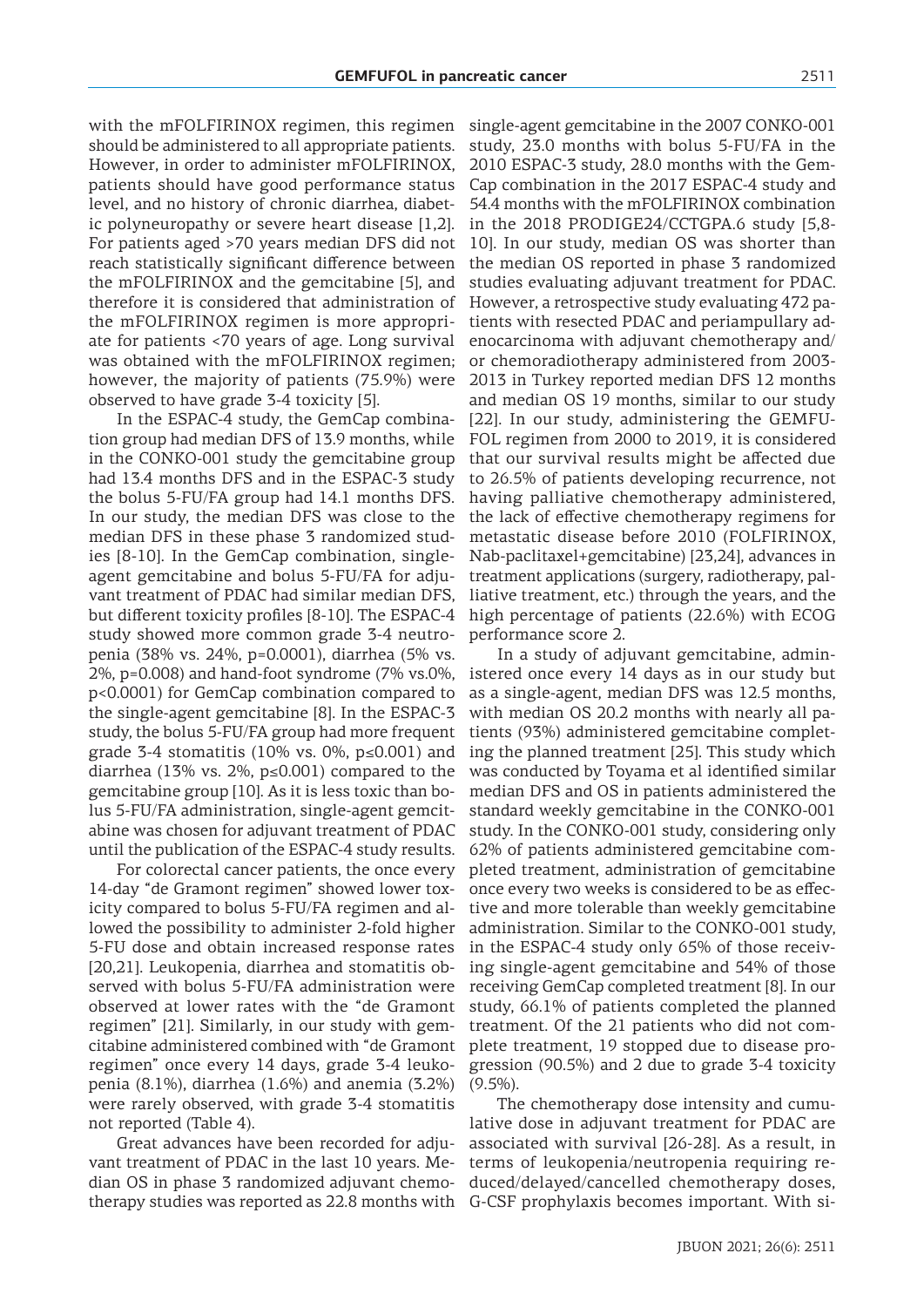multaneous administration of cytotoxic agents like capecitabine with G-CSF, the use of G-CSF is known to increase the proliferative activity in bone marrow and increase myelotoxicity of chemotherapy. Considering rapidly dividing and immature myeloid cells are very susceptible to cytotoxic chemotherapy, G-CSF use is not recommended in the period from 24 h before chemotherapy to 24 h after chemotherapy [29,30]. In the literature, there are very few studies about simultaneous administration of capecitabine and G-CSF [31-34]. In the ESPAC-4 study with 38% rates of grade 3-4 neutropenia in the GemCap combination group, there was no information reported about the use of G-CSF [8]. As a result, there is a need for clinical studies evaluating the efficacy and reliability of G-CSF primary and secondary prophylaxis for patients using capecitabine. Compared with the GemCap combination, the GEMFUFOL regimen is suitable for G-CSF prophylaxis. In a GEMFUFOL regimen once every 14 days, after 5-FU 46-h infusion is completed, G-CSF may be administered 24- 48 h later. In our study, grade 3-4 neutropenia was 8.1% and G-CSF prophylaxis was administered to these patients.

Toxicity frequently observed and making treatment compliance difficult with oral capecitabine (hand-foot syndrome, leukopenia and diarrhea) is reported at lower rates with the "de Gramont regimen". A review comparing the "de Gramont regimen" and oral capecitabine in patients with metastatic colorectal cancer patients, revealed that the two treatments had similar efficacy; however, side effects of oral capecitabine were greater (grade 3 hand-foot syndrome 17% vs. 1%, grade 3-4 leukopenia 37% vs. 1%, diarrhea 13% vs. 5%) [35]. In our study, combining gemcitabine with the "de Gramont regimen", hand-foot syndrome was not observed, and grade 3-4 leukopenia (8.1%) and grade 3-4 diarrhea (1.6%) rarely developed.

The disadvantage of the GEMFUFOL regimen is that it requires a central venous catheter for infusion of 5-FU. The 5-FU prodrug of capecitabine has the advantage of oral administration; however, compliance with oral treatment may be difficult for patients who have undergone pancreatic surgery. After standard pancreaticoduodenectomy (Whipple), patients may develop gastrointestinal symptoms linked to surgery. Delayed gastric emptying, reduced pancreatic exocrine functions, reduced food grinding in patients with partial stomach resection in the Whipple operation, reduced secretion of secretin and cholecystokinin linked to duodenectomy and jejunal reconstruction cause the development of maldigestion, malabsorption

and gastrojejunal anastomotic ulcers. As a result, indigestion, bloating, gas, diarrhea and weight loss may occur in patients. In the postoperative period, oral tablets containing pancreas enzymes for pancreatic exocrine insufficiency are recommended along with proton pump inhibitors (PPI) for anastomotic ulcer prophylaxis. The PPI treatment recommended for ulcer prophylaxis at the same time ensures formation of the necessary alkali environment required for absorption of pancreatic enzyme supplements [36].

There is conflicting information about the interaction between PPI and capecitabine. Preclinical studies suggested that there was no interaction [37], but in recent retrospective studies, simultaneous use of capecitabine with PPI was identified to reduce the efficacy of capecitabine [38-40]. In the commonly used medication interaction databases of Lexicomp® and Micromedex®, the present of interaction between capecitabine and PPI was added based on these studies [41,42]. Micromedex® recommends stopping PPI treatment or exchanging capecitabine with infusion 5-FU due to the capecitabine-PPI interaction [42]. Similarly, in a systematic review, it is recommended to avoid overuse and misuse of PPI in cancer patients using capecitabine [43].

As compliance with oral capecitabine treatment may be hard to link to gastrointestinal symptoms developing after Whipple, considering the majority of patients require PPI use after Whipple, and that simultaneous use of PPI with capecitabine reduces the efficacy of capecitabine, the GEMFUFOL regimen assessed in our study is considered to be an appropriate treatment alternative for adjuvant treatment of PDAC.

In conclusion, the GEMFUFOL regimen is an effective and tolerable regimen for adjuvant treatment of PDAC and may be an appropriate alternative for patients unsuitable for FOLFIRINOX and GemCap combination treatments. Due to its efficacy and low toxicity profile compared to current standard treatments, there is a need for randomized phase 3 studies to research the GEMFU-FOL regimen.

## **Ethics approval**

This study was approved by the local ethics committee of the Dokuz Eylul University, Izmir, Turkey (No.2020/08-27).

## **Conflict of interests**

The authors declare no conflict of interests.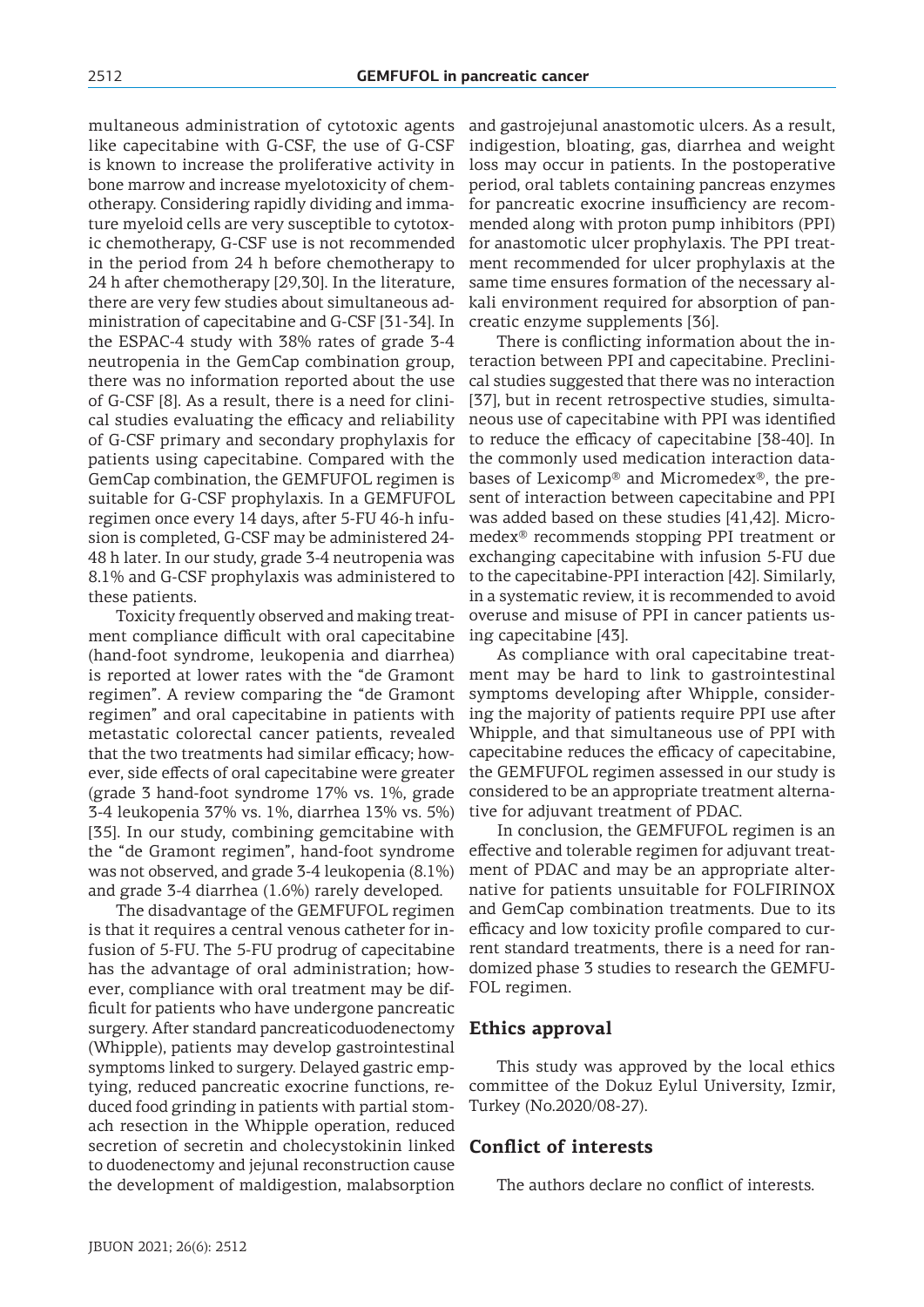# **References**

- 1. Springfeld C, Jäger D, Büchler MW et al. Chemotherapy for pancreatic cancer. Presse Med 2019;48(3 Pt 2):e159 e174.
- 2. Klaiber U, Hackert T, Neoptolemos JP. Adjuvant treatment for pancreatic cancer. Transl Gastroenterol Hepatol 2019;4:27.
- 3. Khorana AA, McKernin SE, Berlin J et al. Potentially curable pancreatic adenocarcinoma: ASCO clinical practice guideline update. J Clin Oncol 2019;37:2082-8.
- Yegya-Raman N, Shah MM, Grandhi MS et al. Adjuvant therapeutic strategies for resectable pancreatic adenocarcinoma. Ann Pancreat Cancer 2018;1:20.
- 5. Conroy T, Hammel P, Hebbar M et al; Canadian Cancer Trials Group and the Unicancer-GI-PRODIGE Group. FOLFIRINOX or gemcitabine as adjuvant therapy for pancreatic cancer. N Engl J Med 2018;379:2395-2406.
- 6. Herrmann R, Bodoky G, Ruhstaller T et al; Swiss Group for Clinical Cancer Research; Central European Cooperative Oncology Group. Gemcitabine plus capecitabine compared with gemcitabine alone in advanced pancreatic cancer: a randomized, multicenter, phase III trial of the Swiss Group for Clinical Cancer Research and the Central European Cooperative Oncology Group. J Clin Oncol 2007;25:2212-2217.
- 7. Cunningham D, Chau I, Stocken DD et al. Phase III randomized comparison of gemcitabine versus gemcitabine plus capecitabine in patients with advanced pancreatic cancer. J Clin Oncol 2009;27:5513-8.
- 8. Neoptolemos JP, Palmer DH, Ghaneh P et al; European study group for pancreatic cancer. Comparison of adjuvant gemcitabine and capecitabine with gemcitabine monotherapy in patients with resected pancreatic cancer (ESPAC-4): a multicentre, open-label, randomised, phase 3 trial. Lancet 2017;389:1011-24.
- 9. Oettle H, Neuhaus P, Hochhaus A et al. Adjuvant chemotherapy with gemcitabine and long-term outcomes among patients with resected pancreatic cancer: the CONKO-001 randomized trial. JAMA 2013;310:1473- 81.
- 10. Neoptolemos JP, Stocken DD, Bassi C et al; European study group for pancreatic cancer. Adjuvant chemotherapy with fluorouracil plus folinic acid vs gemcitabine following pancreatic cancer resection: a randomized controlled trial. JAMA 2010;304:1073-81.
- 11. Di Marco M, Di Cicilia R, Macchini M et al. Metastatic pancreatic cancer: is gemcitabine still the best standard treatment? (Review). Oncol Rep 2010;23:1183-92.
- 12. Oettle H, Riess H. Gemcitabine in combination with 5-fluorouracil with or without folinic acid in the treatment of pancreatic cancer. Cancer 2002;95(4 Suppl):912-22.
- 13. Berlin JD, Catalano P, Thomas JP, Kugler JW, Haller DG, Benson AB 3rd. Phase III study of gemcitabine in combination with fluorouracil versus gemcitabine alone in patients with advanced pancreatic carcinoma: Eastern cooperative oncology group trial E2297. J Clin Oncol 2002;20:3270-5.
- 14. Di Costanzo F, Carlini P, Doni L et al. Gemcitabine with or without continuous infusion 5-FU in advanced pancreatic cancer: a randomised phase II trial of the Ital-

ian oncology group for clinical research (GOIRC). Br J Cancer 2005;93:185-9.

- 15. Choi JH, Ahn MJ, Im SA et al. Gemcitabine and infusional 5-fluorouracil in advanced pancreatic cancer: a clinical benefit response-oriented phase II study. Cancer Res Treat 2003;35:213-7.
- 16. Shiah HS, Cheng AL, Hsu C et al. Phase I-II trial of weekly gemcitabine plus high-dose 5-fluorouracil and leucovorin in advanced pancreatic cancer. J Gastroenterol Hepatol 2006;21:531-6.
- 17. Louvet C, André T, Hammel P et al. Phase II trial of bimonthly leucovorin, 5-fluorouracil and gemcitabine for advanced pancreatic adenocarcinoma (FOLFUGEM). Ann Oncol 2001;12:675-9.
- 18. André T, Noirclerc M, Hammel P et al. GERCOR: Phase II study of leucovorin, 5-fluorouracil and gemcitabine for locally advanced and metastatic pancreatic cancer (FOLFUGEM 2). Gastroenterol Clin Biol 2004;28:645- 50.
- 19. Oztop I, Alacacioglu A, Unek IT et al. Gemcitabine plus infusional 5-fluorouracil and high dose leucovorin in advanced stage pancreatic cancer. JBUON 2010;15:462-  $Q$
- 20. Beerblock K, Rinaldi Y, André T et al. Bimonthly high dose leucovorin and 5-fluorouracil 48-hour continuous infusion in patients with advanced colorectal carcinoma. Groupe d'Etude et de Recherche surles Cancers de l'Ovaire et Digestifs (GERCOD). Cancer 1997;79: 1100-5.
- 21. de Gramont A, Bosset JF, Milan C et al. Randomized trial comparing monthly low-dose leucovorin and fluorouracil bolus with bimonthly high-dose leucovorin and fluorouracil bolus plus continuous infusion for advanced colorectal cancer: a French intergroup study. J Clin Oncol 1997;15:808-15.
- 22. Turan N, Benekli M, Unal OU et al; Anatolian Society of Medical Oncology (ASMO). Impact of adjuvant treatment modalities on survival outcomes in curatively resected pancreatic and periampullary adenocarcinoma. Chin J Cancer Res 2015;27:408-16.
- 23. Conroy T, Desseigne F, Ychou M et al; Groupe Tumeurs Digestives of Unicancer; PRODIGE Intergroup. FOL-FIRINOX versus gemcitabine for metastatic pancreatic cancer. N Engl J Med 2011;364:1817-25.
- 24. Von Hoff DD, Ervin T, Arena FP et al. Increased survival in pancreatic cancer with nab-paclitaxel plus gemcitabine. N Engl J Med 2013;369:1691-703.
- 25. Toyama Y, Yoshida S, Saito R et al. Successful adjuvant bi-weekly gemcitabine chemotherapy for pancreatic cancer without impairing patients' quality of life. World J Surg Oncol 2013;11:3.
- 26. Valle JW, Palmer D, Jackson R et al. Optimal duration and timing of adjuvant chemotherapy after definitive surgery for ductal adenocarcinoma of the pancreas: ongoing lessons from the ESPAC-3 study. J Clin Oncol 2014;32:504-12.
- 27. Matsumoto I, Tanaka M, Shirakawa S et al. Postoperative serum albumin level is a marker of incomplete adjuvant chemotherapy in patients with pancreatic ductal adenocarcinoma. Ann Surg Oncol 2015;22:2408-15.